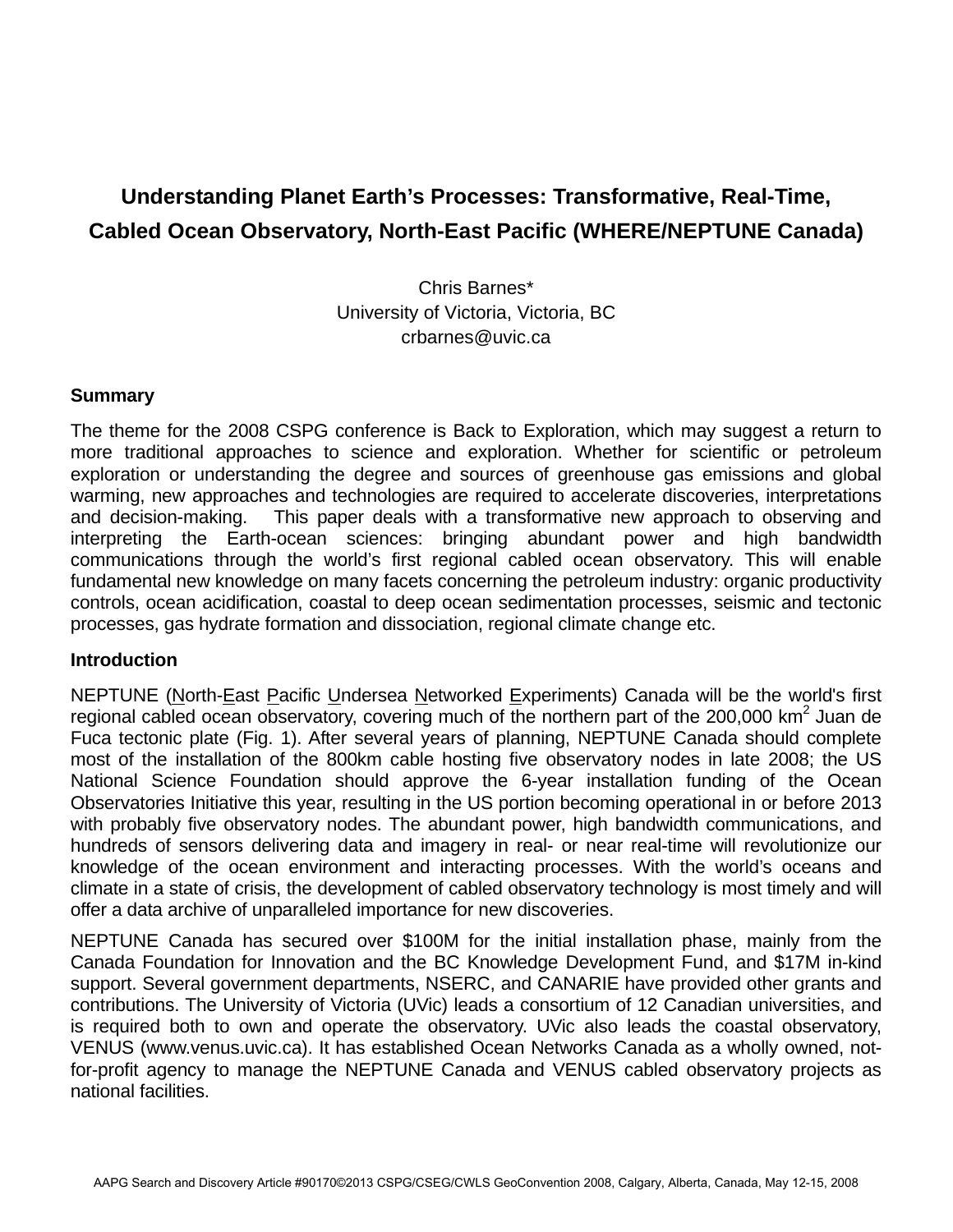Alcatel-Lucent was contracted to design, manufacture and install the NEPTUNE Canada subsea infrastructure, with a 25-year lifespan. An 800km loop of backbone cable/repeaters/branching units was installed in fall 2007, over 11 weeks and involving three vessels, connecting with UVic's Port Alberni shore station. Alcatel-Lucent will install the nodes in fall 2008 and spring 2009, together with the secondary cables, junction boxes and instruments, followed by testing, security protocols with the Canadian and US navies, and commissioning.

Significant challenges during the installation phase have included: securing adequate funding; the innovative design of the nodes, junction boxes and vertical profiler; the route survey over challenging topography; building in-house a Data Management and Archive System (DMAS) that also incorporates an observatory control system; periodic reduction in scope and aspirations; and developing collaborative relationships, including those with the Canadian and US navies, the commercial fisheries, and the First Nations. A series of science workshops during the conceptual design and construction phases, along with external reviews, helped shape a program of community experiments with many focused on the five (with a sixth currently unfunded) sites and others plate-wide in scope. The five principal research themes are: plate tectonics and earthquake dynamics; fluid fluxes in the oceanic crust and gas hydrates in the accretionary margin; oceanclimate dynamics and impact on fisheries; dynamics of the deep sea ecosystems; and engineering and computational research applications.

## **The NEPTUNE Canada Cabled Ocean Observatory and Initial Experiments**

The entire observatory is designed for at least 25-30 years; individual instruments are expected to be deployed for at least 5 years. Data from instruments will be delivered via the shore station through a 10Gb/s line to the Operations and Data Management centre at UVic and from there, through the Internet, to researchers, industry, decision-makers and the public throughout the world. With the dedicated involvement of interdisciplinary science teams, the following types of initial experiments and instruments are being developed.

At the *Endeavour Segment* of the Juan de Fuca spreading ridge, complex interactions among volcanic, tectonic, hydrothermal and biological processes will be quantified where new volcanic seafloor is created at the western edge of the Juan de Fuca plate. The region (approximately 300 km off British Columbia) has been the site of intensive investigation for more than 20 years, for example of the chemical-biological linkages of black-smoker chimneys and their chemosynthetic biotas. NEPTUNE Canada will benefit both ongoing and new experiments with the real-time monitoring capability of the network: coordinated continuous data in response to episodic events such as earthquakes and intrusions will be recorded across a suite of instruments. These instruments include temperature-resistivity-hydrogen probes, microbial incubators, seismometers, digital cameras and a fluid sampler. A regional circulation experiment extending 250m up into the 2200m water column will characterize hydrothermally driven water mass movement; 4 arrays will consist of current sensors, temperature and salinity sensors, and an Acoustic Doppler Current Profiler (ADCP).

At the *abyssal plain* site (ODP 1027), in 2660 m water depth, we will be connecting to existing Ocean Drilling Program borehole monitoring systems. Circulation obviation retrofit kits (CORKs) will monitor in real-time the changes in crustal temperature and pressure, particularly as they relate to events such as earthquakes, hydrothermal convection or regional plate strain at this mid-plate site.

A seismic network, which includes a broadband seismometer at this site, will provide high-resolution information on tectonic processes such as earthquakes and strain across the Juan de Fuca plate. This in turn gives context to many other processes such as fluid movement through the crust and slope stability on the continental margin.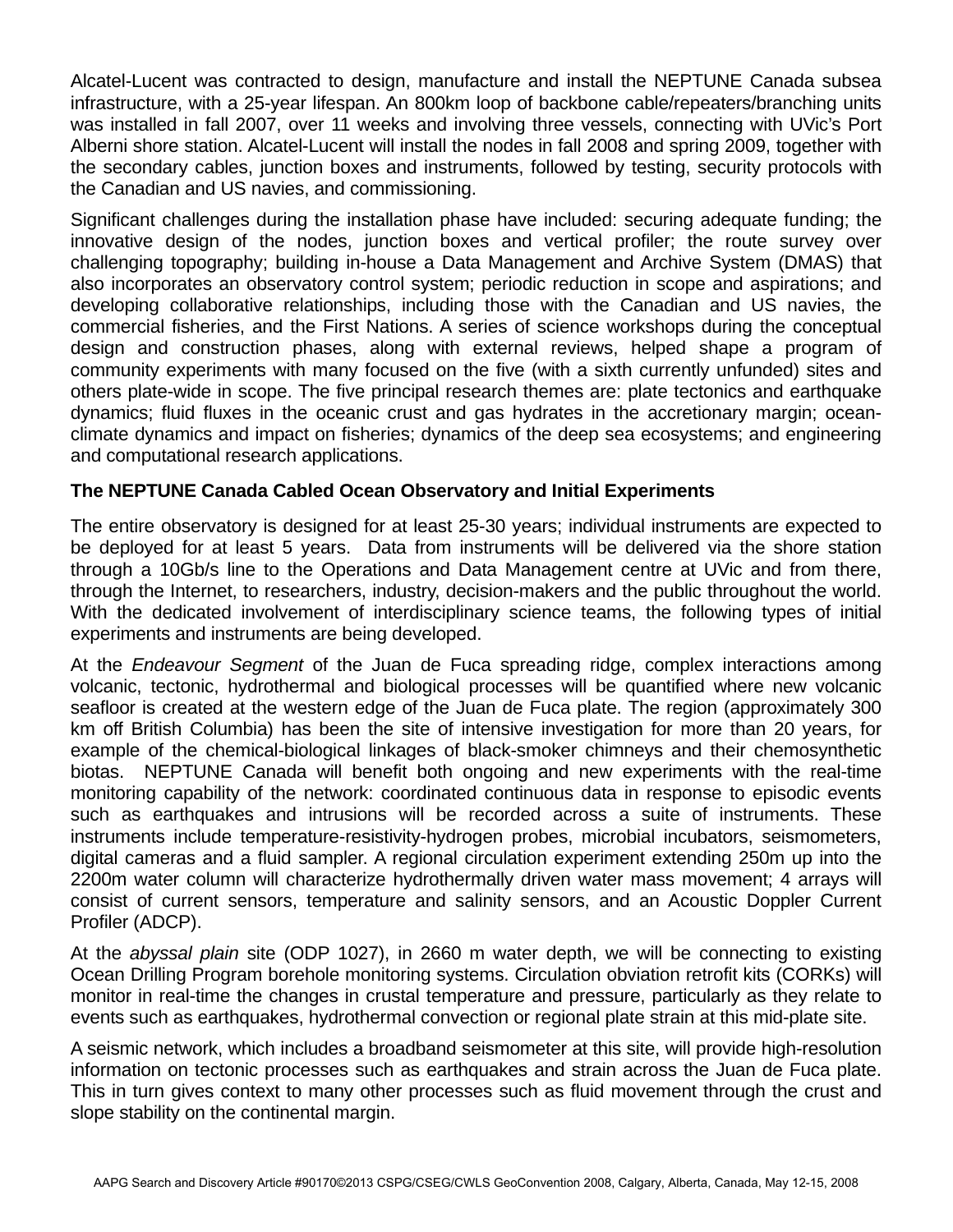A tsunami system will be an array of sensitive bottom pressure recorders (BPRs) deployed at this and other sites to allow determination of open ocean tsunami amplitude, propagation direction and speed. Data from this system will complement information from other tsunami sensors around the North Pacific.

A site on the *mid-continental slope* (ODP 889; 1260m deep) off south-central Vancouver Island is rich in shallowly buried gas hydrates. The objectives are to monitor changes in hydrate distribution, depth, structure, properties and venting, particularly related to earthquakes, slope failures and regional plate motions. Characterization of these will employ geophysical instruments including a controlled source electromagnetic (CSEM) system, a seafloor compliance system (gravimeter) and an acoustic sensor to detect release of methane gas bubbles into the water column. A broadband seismometer will help pinpoint movements associated with Juan de Fuca subduction zone below.

Farther south along the continental slope, *Barkley Canyon* allows quantification of changes in biological and chemical activity associated with nutrient and sediment transport around the shelf/slope break and through the canyon to the deep sea. In the water column of this site, NEPTUNE Canada will study coupling of complex currents with planktonic blooms, the base of the fisheries foodchain. The observatory's real-time continuous data will allow an understanding how this coupling relates to variability in oceanographic processes, and how it responds to long-term climate change. A dynamic water column (400m) profiler will acquire water properties using a CTD, oxygen sensor, fluorometer, transmissometer, nitrate sensor, carbon dioxide sensor, multi-frequency acoustics package, and an upwelling/downwelling radiometer. Bottom-mounted instruments will consist of an upward-looking 150 kHz ADCP and a pressure sensor.

A complex continental slope benthic ecology experiment (to 900m water depth) is designed to interface with water column and sediment transport observations in Barkley Canyon. This will examine changes in seafloor communities related to the transfer of energy and nutrients from the water column to the seafloor, and through the channelling action of the canyon (e.g. downward sediment transport, upward nutrient transport or seasonal upwelling). Equipment at four sites and will include: acoustic current meters, sediment traps, rotary sonar systems, plankton pumps, video cameras, high-resolution still cameras, CTD's, fluorometers, a microbial metabolic sensor package, and a laser optical plankton counter. A hydrophone will be deployed in the vicinity of the canyon, which will be able to detect slope failures and marine mammals.

In addition, outcropping hydrate mounds in this area allow study of their accretion and degradation using in situ temperature probes, rotary still cameras and a crawler. The tracked crawler will carry a CTD, methane sensor, an optical system, a video system to quantify gas bubbles, and a webcam to control vehicle movements.

At *Folger Passage*, located on the continental shelf near the entrance to Barkley Sound, the objectives are to: identify the factors that control biological productivity both within the water column and at the seafloor; evaluate the effects that marine processes have on fish and marine mammals; and provide learning opportunities for students, researchers and the public, many of whom will be working and studying at the nearby Bamfield Marine Science Centre. Ocean floor instruments (100m water depth) will consist of an ADCP, a multi-frequency bioacoustic sensor, an oxygen sensor, a temperature/salinity sensor, and a hydrophone. Instruments deployed on a pinnacle (20m water depth) will include an array of cameras, upward- and downward-looking high-frequency ADCPs and a light sensor.